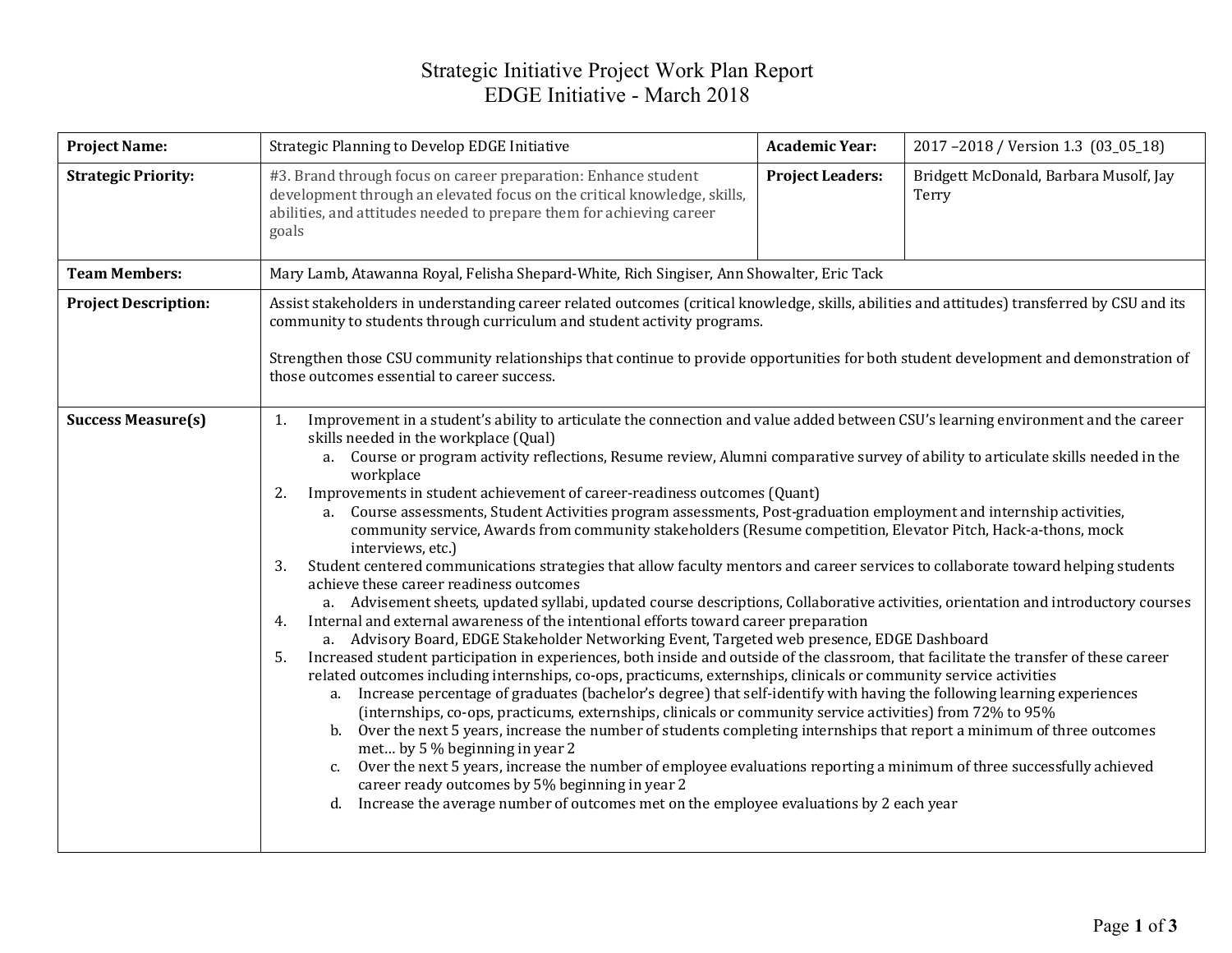## Strategic Initiative Project Work Plan Report EDGE Initiative - March 2018

| #              | <b>MAJOR TASKS / Action Stepsi</b>                                                                                                                                                                 | <b>Target Date</b>   | <b>Responsibility</b>             | Deliverable(s) /Notes (PROGRESS INDICATED IN<br>CAPS)                                                                                                                                                                                                                                                                                          |
|----------------|----------------------------------------------------------------------------------------------------------------------------------------------------------------------------------------------------|----------------------|-----------------------------------|------------------------------------------------------------------------------------------------------------------------------------------------------------------------------------------------------------------------------------------------------------------------------------------------------------------------------------------------|
| $\mathbf{1}$   | Develop baseline inventory of the career related outcomes in both<br>the academic and student activities areas to determine/identify<br>where the career related outcomes are transferred (Year 1) | January<br>2017      | Team                              | COMPLETE: Baseline inventory will build upon the<br>inventories completed by the EDGE Task Force                                                                                                                                                                                                                                               |
| 2              | Develop communications strategy to promote internal & external<br>awareness of Clayton State's intentional efforts toward student<br>career preparation (Year 1)                                   | May<br>2017          | Team                              | REVISED: Comprehensive communication plan and<br>timeline                                                                                                                                                                                                                                                                                      |
| 3              | Amend curricular and program supporting documentation such<br>that it clearly lists the career-related outcomes that will be<br>achieved. (Year 1)                                                 | August<br>2017       | Team,<br>Departments and<br>Units | ONGOING Career advisement sheets, updated syllabi,<br>updated course descriptions, student activity program<br>descriptions                                                                                                                                                                                                                    |
| $\overline{4}$ | Develop EDGE Dashboard/e-portfolio system (Year 1)                                                                                                                                                 | December<br>2017     | Team and IT                       | POSTPONED: EDGE Dashboard/e-portfolio<br>Dec 2016 Prototype - COMPLETED<br>Dec 2017 Full System - POSTPONED                                                                                                                                                                                                                                    |
| 5              | Develop assessment strategies and timelines of success measures,<br>career readiness outcomes and targeted skills (Year 2)                                                                         | January<br>2018      | Team<br>Felisha, Jay, Mary        | <b>UNDERGOING MODIFICATION: Document outlining</b><br>assessment strategies for the success measures &<br>career readiness outcomes to include a timeline,<br>baseline figures and performance targets                                                                                                                                         |
| 6              | Improve internal and external awareness of the intentional efforts<br>toward career preparation (Year 2)                                                                                           | January<br>2018      | Team and Sub-<br>committe(s)      | Review annually                                                                                                                                                                                                                                                                                                                                |
| $\overline{7}$ | Develop knowledge transfer strategy to assist other majors and<br>programs in adoption of process (Year 2)                                                                                         | January<br>2018      | Team                              | PILOT IS IN PROCESS: A faculty development<br>workshop has been initiated. The first monthly<br>meeting has taken place and the next has been<br>scheduled for March; The goal is to develop an EDGE<br>Academy for Fall 2018 (taught by faculty person).<br>Specific assessment strategies related to the Academy<br>to be developed as well. |
| 8              | Expand the number of majors, programs and activities in a phased<br>timeline of program implementation (Year 2)                                                                                    | Aug 2018<br>Aug 2019 | Team                              | TWO COLLEGES (Business and Psychology) HAVE<br>AMMENDED OUTCOMES TO INCLUDE PRACTICALLY<br>TRANSFERABLE SKILLS Targeting 8 majors,<br>programs and activities each year;<br>Annual end of year evaluations                                                                                                                                     |